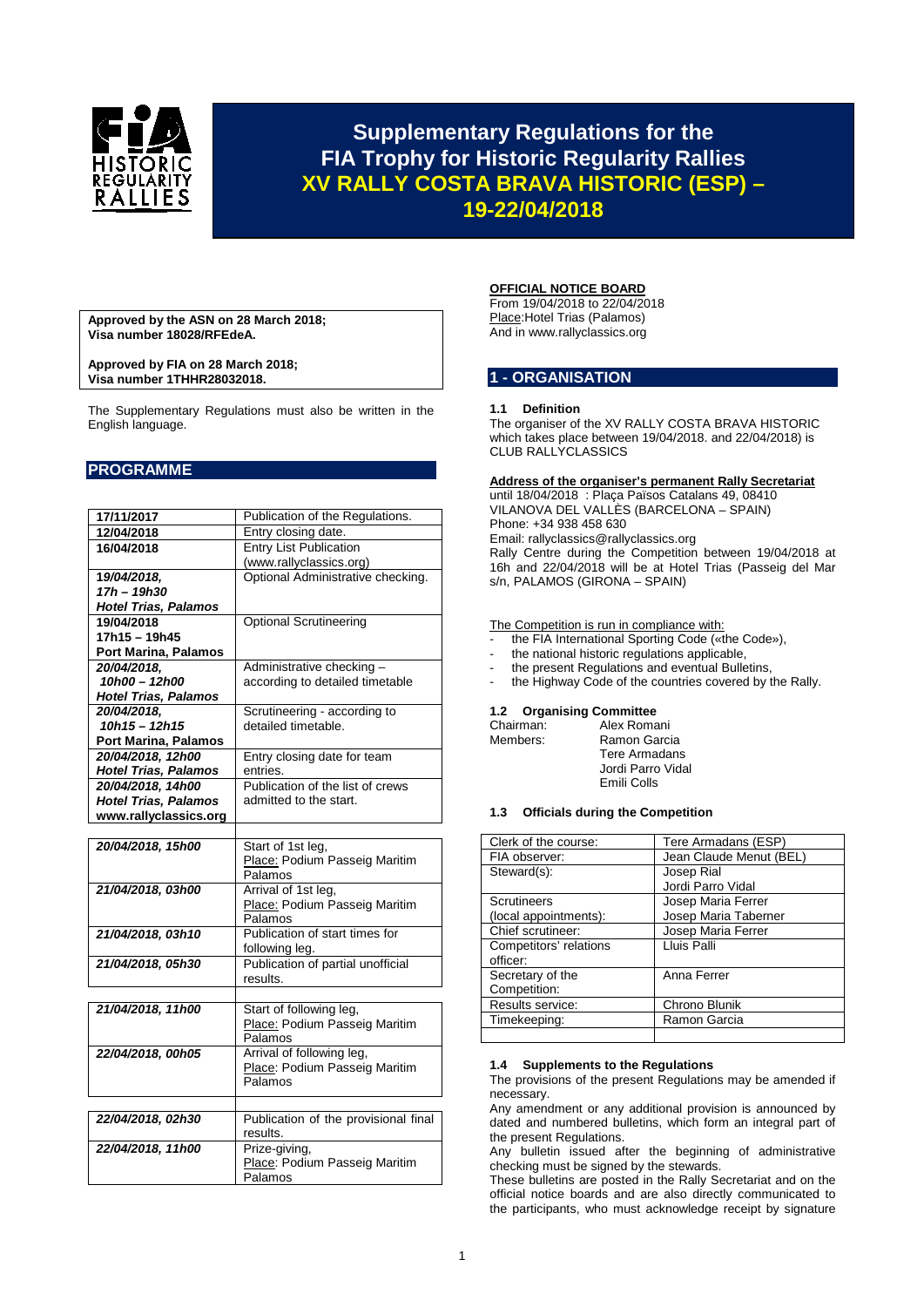unless this is materially impossible during the running of the Competition.

**1.5 Application and Interpretation of the Regulations**

The clerk of the course is charged with the application of the present Regulations and their provisions during the running of the Competition. Any case not foreseen in the present Regulations is judged by the stewards.

In case of any sporting dispute over the interpretation of the present Regulations, the English text is binding.

## **2 - ELIGIBILITY - TITLE**

The results of the *XV RALLY COSTA BRAVA HISTORIC*  count for - the **FIA Trophy for Historic Regularity Rallies**;

#### **3 - DESCRIPTION**

The length of the FIA Historic Regularity Rally is 1033,745 km with 28 regularity test sections covering a distance of 530,890 km. The Competition is divided up into TWO legs and FIVE sections.

The breakdown of the route as well as its time controls, passage controls, neutralisation periods etc. are described on the itinerary and the road book which gives the crews all information they require to complete the route correctly (such as, for example, tulip diagrams, maps, etc.).

The route of leg 1 will remain secret until April 19th at 19h00, but the Road Book will be handed out the April 20st, when the car enters the Parc Ferme after scrutineering.

Leg 2 will remain secret until the end of Leg 1. The Road Book will be handed out to the competitors when the car enters the Parc Fermé.

The entire route is covered by Michelin Map 147 zoom Esc. 1:150.000, "Costa Brava, Barcelona y alrededores"

## **4 - ELIGIBLE VEHICLES**

**4.1** A Driver wishing to enter a vehicle for this Competition must ensure that, at the date of scrutineering and for the duration of the Competition, his vehicle is road-legal for Spain. The organiser may refuse a car not complying with the period specifications, «spirit» and aspect.

The organiser may combine and/or subdivide any class.

The cars will be allowed to participate in the following FIA Periods:

## **FIA Trophy for Historic Regularity Rallies**

Period E: Cars manufactured between 1st January 1947 and 31st December 1961.

Period F:

Cars manufactured between 1st January 1962 and 31st December 1965.

Period G:

Cars manufactured between 1st January 1966 and 31st December 1971.

Period H:

Cars manufactured between 1st January 1972 and 31st December 1976.

Period I:

Cars manufactured between 1st January 1977 and 31st December 1981.

Period J1:

Cars manufactured between 1st January 1982 and 31st December 1985

Period J2:

Cars manufactured between 1st January 1986 and 31st December 1990.

The following Categories are allowed to participate in the event but will NOT count for the FIA Trophy for Historic Regularity Rallies:

□Category M: Motorcycles manufactured prior to 20th April 1993

□Category K: Cars manufactured between 1st January 1991 and 20th April 1993

**4.2** Trip meters and other electronic equipment are allowed.

**4.3** An FIA Historic Technical Passport («HTP»), an FIA Historic Regularity "Car Pass", an Identity Card issued by an ASN or a FIVA Identity Card must be submitted at scrutineering at the latest (see also Article 10.1) for all cars participating in the FIA Trophy for Historic Regularity Rallies.

**4.4** All cars must be fitted with a safety tracking system. The installation will be checked at scrutineering. Instructions regarding collection, return and fitment will be issued by each Organiser. Any interference with the system(s) during the rally will result in the Competitor being reported to the stewards.

**4.5** It is totally forbidden to use "LED" lights.

## **5 - ELIGIBLE CREWS - ENTRY FORMS – ENTRIES**

**5.1** A crew is made up of the first Driver plus one or more crew members as specified on the entry form.

**5.2** The first Driver must hold a valid driving licence. Crew members may only drive the car if they are in possession of a valid driving licence.

**5.3** Drivers must either hold any kind of Drivers' International Licence valid for the current year and the Competition; or obtain a «Regularity Rally Driving Permit» from the Organiser. These «Regularity Rally Driving Permits» are issued during the administrative checking of the Competition, upon payment of a fee as specified under Article 6 (Entry Fees); their use and validity are limited to that sole Competition.

NOTE : Co-drivers must be over 18 years old, or between 16 and 18 years old provided parental consent is given in writing.

**5.4** Anybody wishing to take part in the Rally must fill and submit the entry form duly completed in the rally website: www.rallyclassics.org

a) The following information should be provided:

- Names, email address and telephone number of the driver and the co-driver.

- Make, model and year of manufacture of vehicle.

- Information required for insurance (Company, policy number and expiry date)

- If a competitor of period G with a car with less than 1300 cc wish to choose the Low average speed, must declare it before the closing of entries period.

-Classes E and F will run on Low average speed.

b) Send entry fee by bank transfer to:

Club RallyClassics

account number: IBAN ES48 0182 9764 2302 0000 1717, SWIFT CODE BBVAESMMXXX,

(and optionally send copy of transaction receipt by fax to +34 938 458 544), showing the NAME OF THE 1ST DRIVER. **The organiser must receive this entry form by 12 April 2018 at the latest.** 

Details concerning the crew members may be sent in beforehand and up to administrative checking. The replacement of a Driver or of the car may only be made before the beginning of the administrative checking and must be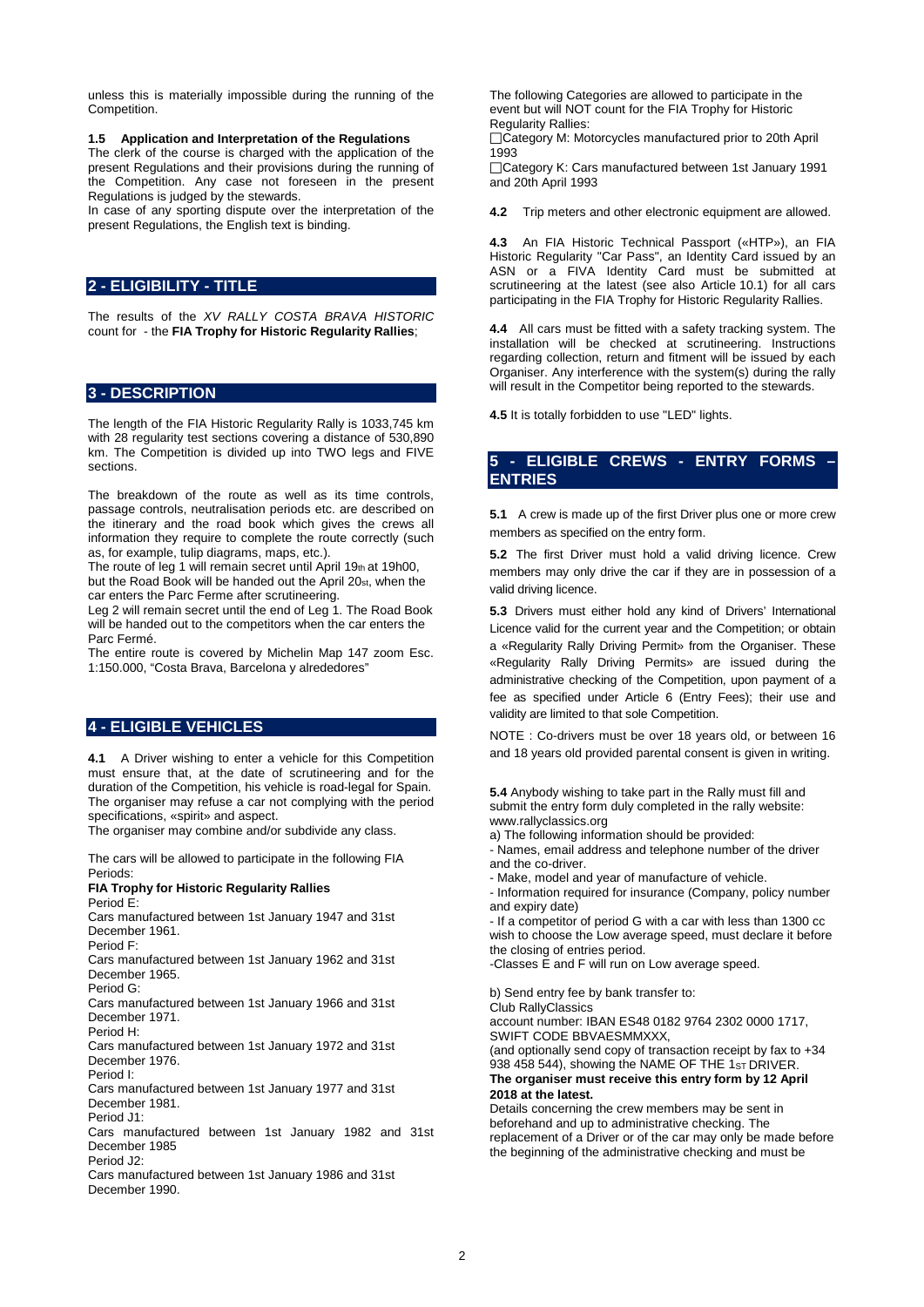approved by the Organising Committee. All crew members may only be replaced with the agreement of the stewards. **5.5 Team Entries** 

The maximum lateness for team entries is **20 April 2018 at 12h.** 

**5.6** On submitting the entry form, all Drivers undertake to abide by to the prescriptions of the present Regulations.

## **6 - ENTRY FEES – INSURANCE**

#### **6.1 Individual entry:**

| 290€                                |
|-------------------------------------|
| 590€                                |
| 690€                                |
| 790€                                |
| 70 $\in$ (35 driver + 35 co-driver) |
|                                     |

During the technical scrutineering, transponders will be placed on the car: each team shall deposit of 50€, that will recover once the transponder is returned to the organisation.

#### **DISCOUNTS for class E, F, G, H, I and J, to a minimum of 390 euros:**

| First 20 entries paid                                  | -150€     |
|--------------------------------------------------------|-----------|
| Registrations paid before 31-12-2017                   | -125€     |
| Registrations paid before 14-02-2018                   | -100 €    |
| Mixt crew (male-female), female team or Fathers & Sons |           |
|                                                        | $-50 \in$ |
| Papi Babler Trophy (110 years)                         | $-50 \in$ |
| Junior (Maximum 60 years)                              | $-50 \in$ |
| 1 to 4 previous participations as driver               | -50 €     |
| 5 to 9 previous participations as driver               | -100 €    |
| 10 or more previous participations as driver           | -150€     |

**Premium inscription**, with 3 nights hotel at the base of the Rally (double room with breakfast), car transport, assistance, crane, pilot and co-pilot participation permission and airport shuttles:

| Golden Pack Spain (or EU without transport) | 1.250 € |
|---------------------------------------------|---------|
| Golden Pack Europe                          | 1.750 € |
| Golden Pack UK                              | 2.250 € |

#### **GOLDEN PACK:**

RallyClassics will organize for a limited number of teams in Europe, a "Golden Pack", whose prices will be announced through its delegate. The Golden Pack includes:

> 3 Hotel nights (AD) at the base of Rally, double room.

> Transport vehicle from Belgium, France, England and Italy to Palamós, and return transport.

> Shuttle service from the airports of Girona or Barcelona to Palamós; and from Palamós to the airports.

> Support team, offered by the school of mechanics RS Grup: 8 people and 2 equipped vehicles. > Collection of drivers and vehicle in the event of abandonment

The delegates of the Rally Costa Brava to inform and organize transportation from Europe, are: Central Europe: Joseph Lambert [lambert@pt.lu](mailto:lambert@pt.lu) 00352993414

United Kingdom and France: Peter Collier

[histcostabrava@btinternet.com](mailto:histcostabrava@btinternet.com) tel 00 33 (0)4 68 24 72 13 or 00 33 (7) 81 36 84 52)

#### **Entry includes:**

3 nights at the Hotel Trias (Golden pack only) Assistance and breakdown recovery (Golden Pack only) Welcome bag of Palamós 2 Walking Tapas Rally with wine tasting on Thursday evening to welcome participants 2 snacks on Friday 2 picnics on Friday 2 food during the rally on Friday Party (with light food) on Saturday for 2 persons 2 presents RCBH 2 metal plates of collection Road books legs 1 and 2

2 Side Numbers

1 Adhesive plate for the car

2 Small adhesives plate collection

Maps 3D

Timekeeping Blunik

Photo souvenir, medal "Finishers" and trophies for the winners

**6.2** Entry fees are refunded in full:

- to candidates whose entry has not been accepted,

- in the case of the Rally being cancelled completely.

- The organizing committee reserves the right to reject any entry, refunding any entry fee paid. If the event is oversubscribed the organizing committee may allocate reserve entries.

**6.3** The organiser provides the following insurance to the crews: In addition to the obligatory normal road insurance that each driver must possess, the organizers will provide supplementary insurance cover against third party losses that could occur as a result of the competition, with a limit of 600.000€.

Both driver and co-driver must contract an insurance, through the organizer, if they don't have any FIA license.

## **7 - ADVERTISING**

The advertising provisions specified in the Code must be respected. A copy of these provisions is available from the organiser, if required.

The organiser's obligatory advertising is as follows:

- Competition numbers: *Palamos, Ecotur, Diputació de Girona, Generalitat de Catalunya, Marina de Palamós.*
- Rally plates: Palamos.

## **8 – GENERAL OBLIGATIONS**

#### **8.1 Crews**

Only crews specified on the entry form are admitted to the start.

If one member retires or if an additional party is admitted on board, the car may be excluded from the Competition.

**8.1.2.** By entering this event, participants will uphold their own civil responsibility to third parties, and agree to save harmless and indemnify the organisation against any responsibility derived from the use of their own vehicle, property or bodily damages of those who might be victims or authors, for the mere fact of registering in this event.

**8.1.3.** The participants must be conscious that any problem during the rally must be solved by themselves (breakdowns, losses in the itinerary, accidents, punctures, running out of petrol, etc.). It is recommended that competitors equip themselves with maps, mobile telephones, documentations, cold weather clothing, information of petrol stations, etc.

**8.1.4.** The management of alternative routes or retirement is the responsibility of the participating crew.

**8.1.5.** The organisation can include in some stages an organisation car that will pass after the entry field to confirm the situation of any retired entrants (especially in zones without mobile phone coverage).

Additionally the organisation will be able to include a car with the exclusive function of transmission of messages and, if it is viable, to solve contingencies.

**8.1.6.** If, in a regularity or link section, the organisation finds a vehicle with neither member of the team present, the entrant will be considered retired and that it does not require any kind of assistance.

**8.1.7.** *Entrants are reminded that it is obligatory to communicate their retirement or their intention of continuing in the rally after not attempting any one of the*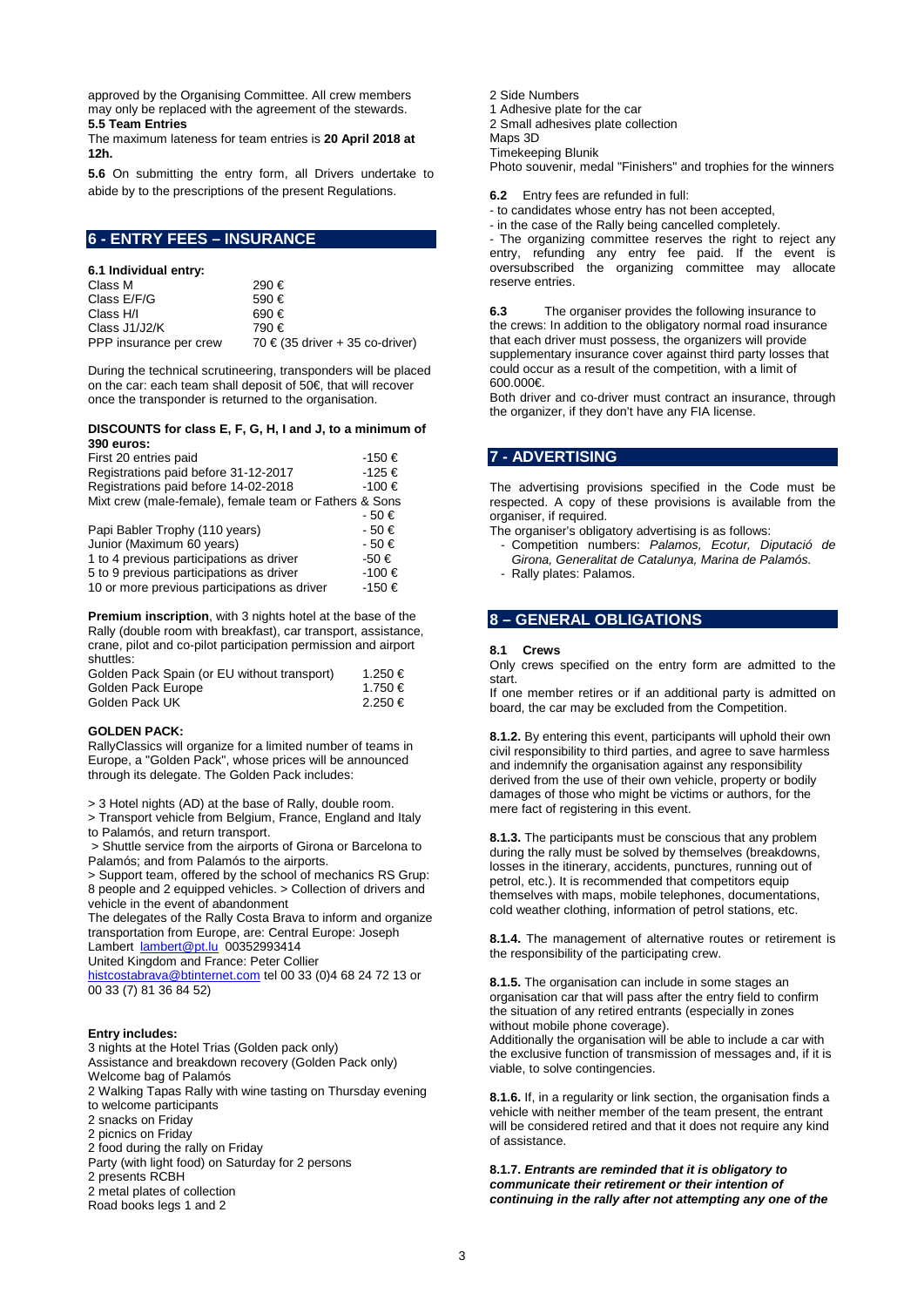#### *regularity sections, calling to the emergency telephone number S.O.S. 0034 669 005 335 (art.9.5.1.6).*

**8.1.8.** In the Parc Fermé, which will be open to the public, the organizers will not be responsible for objects in the vehicle, nor for the vehicles themselves; the competitors will be responsible for securing their vehicle, and to remove any objects of value from the interior.

**8.1.9.** Once the vehicle is in the Parc Fermé, it won't be possible to take it out till the following leg individual start time. Only an authorisation from the Clerk of the Course could be given, through the Competitors Relations Officer. Crews located in the hotels outside of Paseo Marítimo, will be able to take their cars with the provision of returning 30 minutes before their next departure time. The organisers will do a special card to drive out a car from the Parc Fermé. This card must be shown by the crew to drive out their rally car from the Parc Fermé.

#### **8.2 Starting Order - Plates – Numbers**

**8.2.1** - The start will be given in the order of entry list for the 1st Leg. The first cars in the list will be the cars of Class In Leg 2, the order will be done with a partial classification after the Leg 1, Section 1, with exceptions at the discretion of

the organization. Any crew arriving late at the start of the Competition or of a leg

or of a section (restart after a regrouping) may be penalised by the stewards, at their discretion.

8.2.2 - The organiser shall supply each crew with two Rally plates.

8.2.3 – At least one plate must be fixed to the front or the rear of the car in a visible position for the duration of the Rally. They must under no circumstances, cover the car's licence plates, even partially.

Competition numbers provided by the organiser must appear on both sides of the car throughout the whole Rally.

If it is ascertained at any time during the Competition that any Competition number, if used, or Rally plate is missing, a time penalty may be imposed.

#### **8.3 Time Card**

8.3.1 - Each crew is given a time card showing the times allowed to cover the distance between two time controls. This card is handed in at the place designated by the organiser and replaced by a new one in the regroupings.

Competitors not handling time cards as instructed are liable for penalties.

#### **8.4 Traffic laws – Repairs**

8.4.1 - Throughout the entire Competition, the crews must strictly observe the traffic laws of the countries covered. Any crew which does not comply with these traffic laws is subject to penalties at the discretion of the stewards, as follows:

- 1st infringement: 500 points penalty.
- 2nd infringement: possible disqualification.

Exceeding the maximum speed permitted by the traffic laws on two (2) occasions at any time during the Competition including during the regularity test section shall result in disqualification.

In the case of an infringement of the traffic laws committed by a crew participating in the Competition, the police or officials noting the infringement must inform the offender thereof in the same way as for normal road users.

When the regularity tests sections utilize closed roads where the legal speed limit does not apply, then the speed limit will be defined by the organisers and will be treated, for penalty purposes, in the same manner as the legal speed limit.

8.4.2 - In the spirit of reducing costs the rally has been designed so that it is possible to compete without a support crew. During the itinerary there will be fuel halts, indicated in the Road Book, some of them opening specifically for the

event, which will remove the necessity for support. Vehicles will need to be able to cover 250km between fuel halts. Additional Attendance Points will be provided for motorcycles, and therefore they will need to be able to cover only 150km between halts.

Given the large anticipated number of competitors, the narrowness of the roads, and the limited space at regrouping points, **it is completely forbidden to receive service support outside of the zones explicitly authorized by the organizers.** 

The authorized service zones will be indicated on April 19th. The only place where competitors can receive external aid will be in these service zones. It is forbidden for pursuit vehicles to enter the Regularity Sections.

In order to preserve the spirit of the secret checks in the Regularity Sections, it is specifically forbidden to use 'management, chase or any method to locate secret controls" cars. Any crew found to be benefiting from information about the location of secret controls, or to be using detectors of any type will be disqualified, and will be banned from entering any further event organized by RallyClassics.

8.4.3 - Crews are forbidden under pain of penalty which may go as far as disqualification:

- to block deliberately the passage of competing cars, or to prevent them from overtaking,
- to behave in an unsportsmanlike manner.

## **9 - RUNNING OF THE COMPETITION**

#### **9.1 Start**

9.1.1 - The starting interval between the cars is 1 minute. The start is given in accordance with the Programme.

9.1.2 - Crews must have their passage checked at all points mentioned on their time card in the correct order, under pain of a penalty.

#### **9.2 Controls - General Provisions**

9.2.1 - All controls, i.e. passage and time controls, start and the end of regularity tests, are indicated by means of FIA approved standardised signs (see also Appendix 1). The intermediate time checks on the regularity test sections are not indicated. A sign "end of regularity test" is set up by the organiser at the finish line. This indicates to the crews that they have passed the last time control of the regularity test section.

9.2.2 - The arrival at a time or passage control from any direction other than that of the Rally or non-reporting at a time or a passage control entails a penalty.

9.2.3 - Control posts are ready to function at least 15 minutes before the target time for the passage of the first crew. They cease to operate upon instruction of the clerk of the course.

9.2.4 - Crews are obliged to follow the instructions of the marshal in charge of any control post.

9.2.5 - The distinguishing signs of the officials and marshals are as follows:

- *Yellow and orange* tabards with the mention "*Comisario*".

#### **9.3 Passage and Time Controls (TC) – Withdrawal** 9.3.1 - Passage Controls

At these controls, the marshals simply stamps and/or signs the time card as soon as this is handed in by the crew, without mentioning the time of passage.

The lack of such a stamp and/or signature at a passage control entails a penalty.

The organiser may establish secret passage control/s at any point on the route. He may also establish un-manned control(s).

Failure to report at a Pass Control will be penalized with 100 points for each occasion.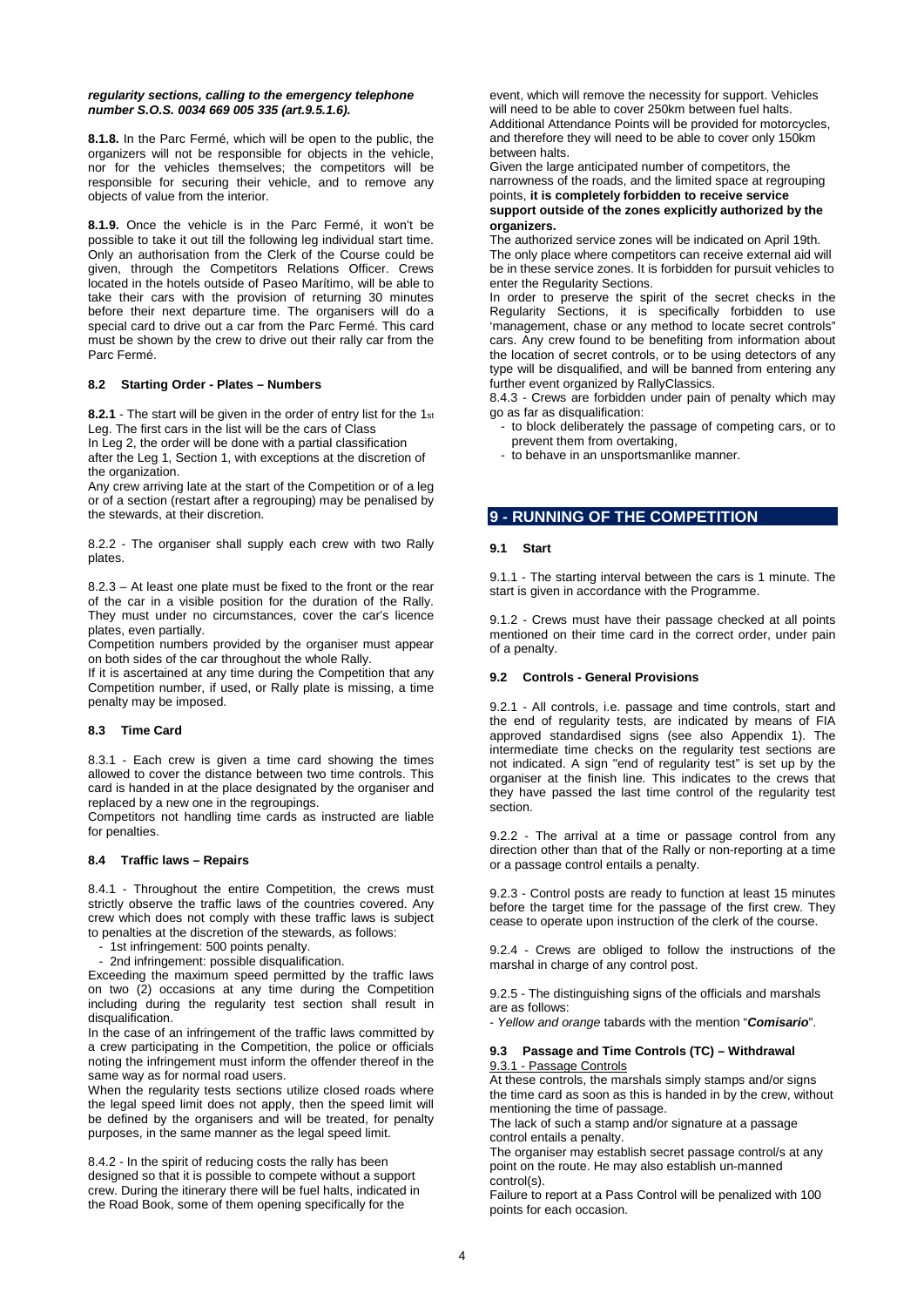#### **9.3.2** - Time Controls

- At these controls, the post marshal enters the time at which one of the crew members hands the time card to the post marshal. The check-in time is the time obtained by adding the time allowed to complete the road section to the time of leaving the time control of the previous section.

**-** Any difference between the actual check-in time and the target check-in time is penalised as follows:

- For late arrival: 5 points per minute or fraction
- For early arrival: 10 points per minute or fraction

 No entry made at a time control, or reporting outside the maximum permitted delay: 75 points

 Maximum permitted delay with regard to target time between two time controls: 15 minutes.

- If 20% or more of the competitors receive lateness penalties at any one Time Control, all penalties incurred at this control will be cancelled automatically.

#### **9.3.3** – Catching up

Provision shall be made for a crew who, for technical reasons, has missed during a leg a time control or a passage control (which can be secret) to be re-admitted to the following leg (day) and given a penalty of 75 Points for each missing TC, 100 points for each missing PC and 100 points for each missing secret control in every regularity section. The car may be subject to a further scrutineering.

In order to be classified, the car must report to the final control.

#### **9.4 Regrouping Controls**

9.4.1 - Regrouping Controls may be set up along the route. On their arrival at these regrouping controls, the crews hand the post marshal their time card. They receive instructions as to their restart time.

9.4.2 - The purpose of these regroupings is to reduce the intervals which may occur between crews. Thus, the start time from the regrouping control, not its duration, must be taken into account.

#### **9.5 Regularity Test Sections**

9.5.1 - The crews must complete the regularity test sections at one or more average speed(s) fixed by the organisers, with the approval of the relevant ASN. These average speeds imposed by the organiser may vary for the different classes. The minimum length of a regularity test section on public roads is 3km.

Generally, regularity test sections are organised on roads open to public traffic. Should the organiser decide to close the roads of the regularity test sections, he must provide the corresponding insurance coverage required by national laws. Classification based on the times set by the crews is established as follows:

**9.5.1.1.** Competitors must absolutely respect road traffic regulations. To this end Driving Standards Observers will be in force and, as "Judges of Fact", can enforce immediate disqualification "in situ". Sections of regularity passing through villages will be especially observed. Failure to extinguish high beam and/or spot lamps when meeting oncoming traffic is also grounds for immediate disqualification.

In the interests of the future running of the rally, it is VERY IMPORTANT that crews demonstrate good road manners at all times, particularly in respect to the use of lights, including spot-lamps, excessive noise and excessive speed. It is critical that historic rally crews portray a responsible attitude at all times. The future of the rally depends on it.

**9.5.1.2.** It is completely forbidden for supporting vehicles (team, friends, etc.) to enter the Regularity Sections, under pain of immediate disqualification and a ban on entering any event organised by Rallyclassics.

**9.5.1.3.** At his own discretion, the organiser must set up intermediate timekeeping points at any point on a regularity test section and should specify any more information about the organisation and running of their regularity sections. The minimum number of secret checkpoint will be one (1) per three (3) kilometres.

**9.5.1.4**. The Secret Controls located in the Regularity Sections will record the time of passage to the accuracy of one second (when controlled by stewards) or the tenth of second (when controlled by transponders). The penalties will be one point per second, and one tenth of point per tenth of a second, early or late.

**9.5.1.5.** No Secret Controls will be positioned within 2km after leaving any town/village, to allow competitors time to regain any time lost by respecting road traffic regulations in those locations.

**9.5.1.6.** Any competitor that does not attempt a Regularity Section will be allowed to continue in the event providing that they contact, **within one hour of their scheduled start time for the section**, the S.O.S. number **(0034) 669 005 335**, in which case they will incur a penalty of 100 points for each Secret Control missed. Failure to make contact within this hour will incur a penalty to be decided by the Stewards, up to and including disqualification*.* 

**9.5.1.7.** Secret Controls will close 15 minutes after the scheduled time of the last competitor, unless otherwise indicated by the Rally Director.

**9.5.1.8.** It is completely forbidden for competitors to stop within a Regularity Section, except on grounds of vehicle breakdown force majeure; also it is forbidden to drive any part of a Regularity Section in the opposite direction to that indicated in the Road Book.

**9.5.1.9.** The organizers are able to apply "handicaps" to the different Regularity Sections. These handicaps will be determined by the organizing team and will be announced at the start of each section. By default the handicap will be 1.

**9.5.1.10.** In some Regularity Tests like slaloms or held in special conditions like gravel roads, only the best 10 classified will keep the points that they really get. All the other competitors will have the same points as the 10th classified.

**9.5.1.11.** The maximum penalty applied at a secret control (before closing) will be 50 points. Failure to pass the above mentioned controls will incur a penalty of 100 points.

**9.5.1.12.** Exceeding by 30% the average imposed between two secret controls inside a section of regularity will entail a penalty of 500 points, and recidivism will cause the disqualification.

**9.5.1.13.** Cars of Class E and F will have a lower average speed in some Regularity Test Sections. Cars of Class G with less than 1300 cc may choose if they want to have a lower average speed in some Regularity Test Sections. Anyway, if they want to do so, they must declare it before the closing of entries.

9.5.2 - Closed circuit regularity test sections Not applicable.

9.5.3 «Secret control joker»

For every section, the worst secret control for lateness scored by each crew will be discounted for the classification.

#### **9.6 Parc Fermé**

While the vehicles are subject to «Parc Fermé» rules, any intervention on the car (repair, servicing, refuelling etc.) is forbidden except for safety reasons.

#### **9.7 Calibration Route**

A calibration route of between 2 and 10 Km. will be published a few days prior to the event on [www.rallyclassics.org](http://www.rallyclassics.org/)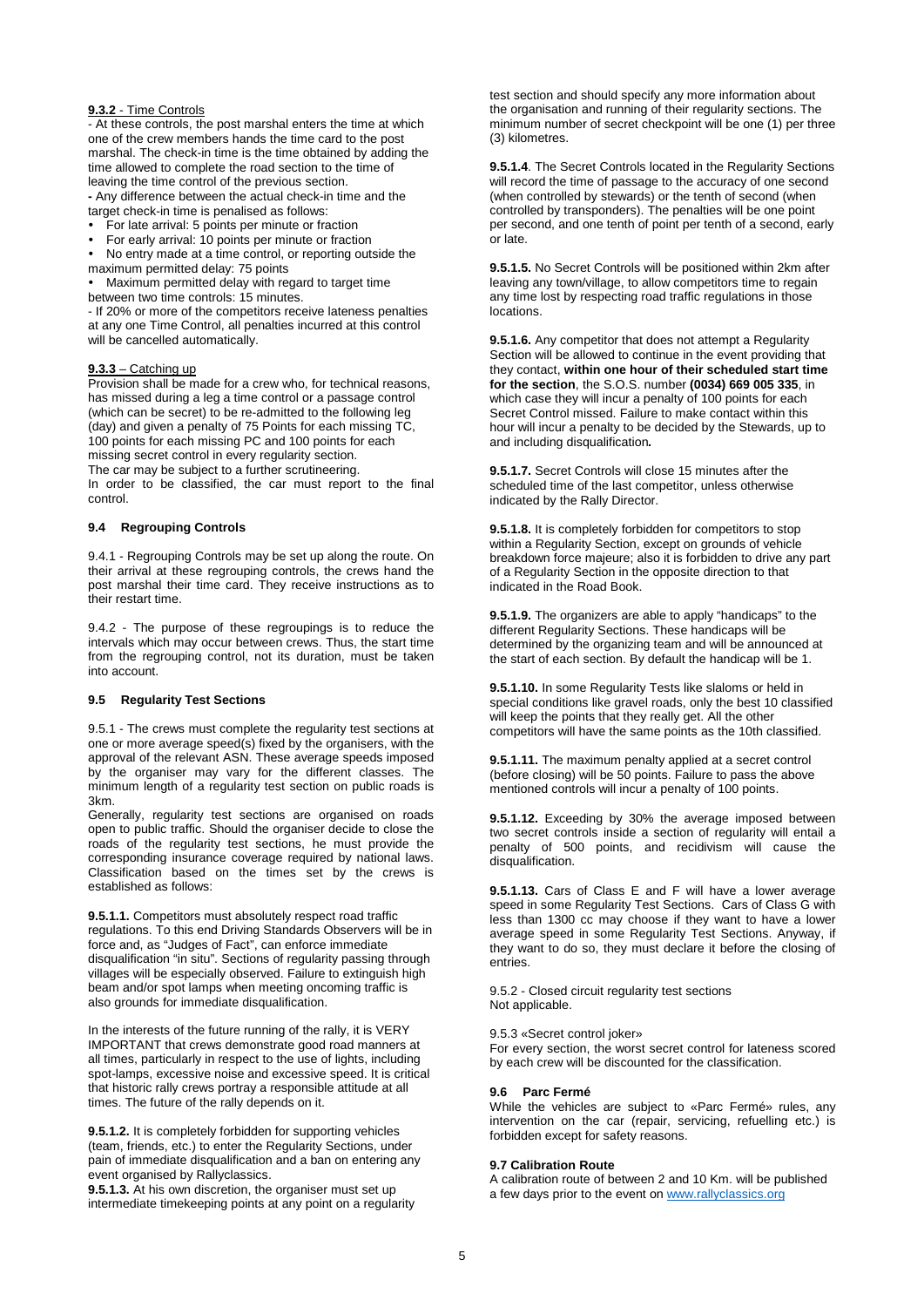#### **9.8. Regularity Free Self-Start ("Montecarlo" style)**

**9.8.1**. At the regularity stages start, there will be no Time Control. Teams won't have previously any start time on the regularity stages, so they can make a self-start when they are ready. A Marshal will take note of the exact time of each crew. **9.8.2.** At each Leg start, all the teams will receive the Time Card, with the time allowed between two time controls. Between this TC, there may be one or several Regularity Stages, with free Self-Start.

#### **9.9 Timekeeping**

**9.9.1.** INTERRUPTION OF A STAGE

If, for reasons beyond the control of the organizers, a Regularity Section cannot be attempted by some crews, the Stewards can give the penalties to the 9 best crews, and then the 10th lowest penalty (maximum) to the rest of the crews.

#### **9.9.2.** TIME ADJUDGED BY STEWARDS

If, for whatever reason, the time of a crew cannot be taken, the Stewards will decide the fairest time to be given to the crew. This decision will be final and it will not be possible to protest it.

#### **9.9.3.** MANIPULATION OF THE TRANSPONDER

Any manipulation in the transponder or in its working will be penalized with an disqualification, and ban on entering any further events organized by RallyClassics.

## **10 - ADMINISTRATIVE CHECKING AND SCRUTINEERING - PENALTIES**

#### **10.1 Scrutineering before the Start**

10.1.1 - Any crew taking part in the Regularity Rally must arrive at administrative checking and at scrutineering in accordance with the detailed timetable given in the entry confirmation.

The following papers must be presented at the administrative checking:

- driving licence,
- Vehicle Registration Document

- Insurance Certificate for normal road use for the car. 10.1.2 - The scrutineering carried out before the start is of a completely general nature (checking of make and model of the car, year of construction, conformity of the car with the National Highway Code, warning triangles, safety vests, etc.). The relevant Identity Form (see Article 4.3) must be presented for each car at scrutineering.

The Competition numbers and the Rally plates (made available by the organiser) will also be checked.

#### **10.2 Final Control**

At the finish of the Rally, the crews must make their cars available for a brief check by the scrutineers.

## **10.3 Summary of Penalties**

## **Disqualification:**

Art. 8.4.1: Exceeding the maximum speed permitted by traffic laws on two (2) occasions. Art. 9.5.1.12. Exceeding by 30% the average imposed between two secret controls inside a section of regularity on two (2) occasions.

#### **Possible disqualification: at the discretion of the stewards:**

| Art. 8.1:   | Withdrawal of a crew member<br>or            |
|-------------|----------------------------------------------|
|             | additional party on board, except for        |
|             | «force majeure».                             |
| Art. 8.3.2: | Correction or amendment on the time card     |
|             | without approval from a marshal.             |
| Art. 8.4.1: | 2nd infringement of traffic laws.            |
| Art. 8.4.3. | Blocking of cars, unsportsmanlike            |
|             | behaviour.                                   |
| Art. 9.3.3: | Failing to pass the last time control of the |

|            | leg.                                    |
|------------|-----------------------------------------|
| Art. 10.1: | Non-submission of the FIA/FIVA form for |
|            | the car at scrutineering.               |

#### **Time Penalties:**

Art. 8.2: Delay at the start of the Competition, a leg or a section: 5 points per minute or fraction. Art. 8.2:.3: Lack of a Competition number or a Rally plate: Up to the Stewards Art. 8.4.1: 1st infringement of traffic laws: 500 Points Art. 9.3.1: Missing a passage control or arrival from wrong direction : 100 Points

Art. 9.3.2: Late arrival at a time control: 5 points per minute or fraction.

Art. 9.3.2: Early arrival at a time control: 10 points per half minute or fraction.

Art. 9.3.2: No entry at a time control, arrival from the wrong direction or arrival outside the maximum permitted delay: 75 points

Art. 9.5: For each time below or above the target time at any time check: 1 point for each second and 0,1 points for each tenth of second. (Maximum 50 points per Control.)

Art. 9.5: Regularity test section not completed or not started: 100 points for each missing secret control. Art. 9.5: Stopping and/or waiting for target time on a regularity test section: Up to Disqualification. Art. 9.5.1.12. Exceeding by 30% the average imposed between two secret controls inside a section of regularity: 500 Points.

#### **11 - CLASSIFICATION - PRIZES - PROTESTS**

#### **11.1 Classification**

The classification method will be as follows:

The winning crew will be the one that accrues the least penalty points, being the combined penalties incurred during regularities (applying, in each case, the relevant handicap) and at Time Controls and Passage Controls. After publication of the provisional results there will be a period of 30 minutes for protests (to be given in writing with a deposit of 300€) after which the results will be declared final.

#### **11.2 Prizes - Cups**

11.2.1 - General Classification

A pair of trophies will be awarded to the first three crews classified. 11.2.2 - Class Classification A pair of trophies will be awarded to the first three crews classified in each of the vehicle periods/categories (M, E, F, G, H, I, J1, J2). 11.2.3 - Ladies' Classification The best all female crew in the overall classification wins the Ladies' Cup. 11.2.4. – "Papi Babler" trophy Two trophies for the highest placed crew whose combined age is 110 or more. 11.2.5. – Junior Trophy. Two trophies for the best team in which the members accumulate 60 years maximum. 11.2.6. – Fathers and Sons Trophy Two Trophies for the best team in which the members are from the same family, but from different generations. 11.2.7. – Team trophy To promote the values of teamwork, the Team Trophy (Trofeo Escuderias) has been created, to be awarded to the team with the three highest placed members. Once a team entry has been made, the entrant or team can't be modified.

The winner team will be awarded with the Team Trophy and 6 replicas.

11.2.8. – Gentlemen Classic Trophy

The **Gentleman Classic Trophy** will be a classification between the teams using classic measuring systems, either mechanical measuring systems or only indicating distances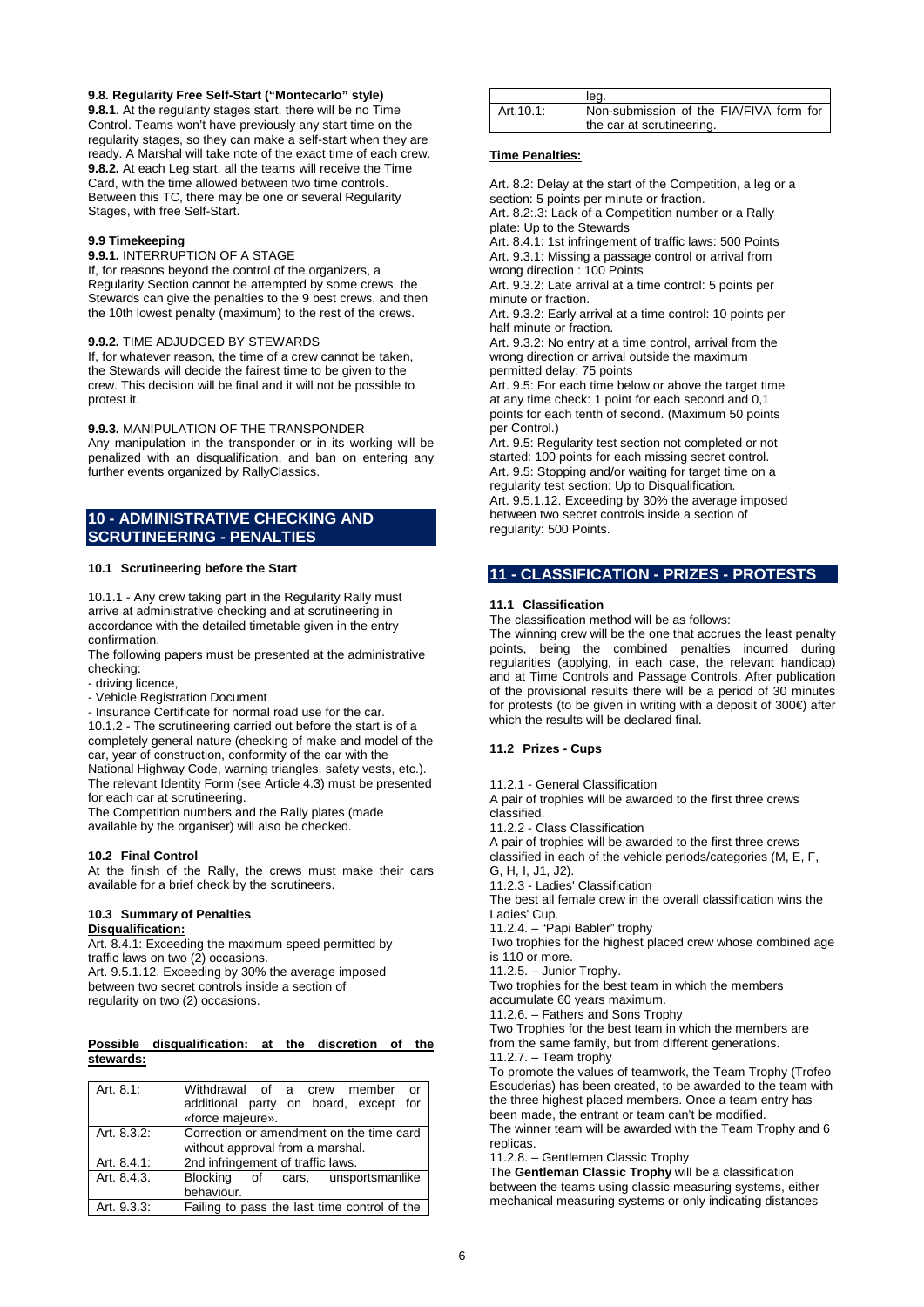(no averages or measures of time), as Halda, Retro trip, simple Branz. Drivers who sign up for wish to fall into this section, declare, under oath of honour, "Only use measuring equipment mechanics or that they can only show distances". GPS, computers, Smartphone, etc. are not allowed in this category.

Two trophies will be awarded for each of the first three crews classified in the Gentlemen Classic Trophy.

The organiser reserves the right to award further prizes.

#### **11.3 Prize-Giving**

The place and time of prize-giving is shown in the Programme.

#### **11.4 Protests**

11.4.1 - All protests must be lodged in accordance with the Code.

Any protest must be lodged by one single crew and may only be lodged against one single crew or against the organiser.

11.4.2 - The decisions by the stewards are final.